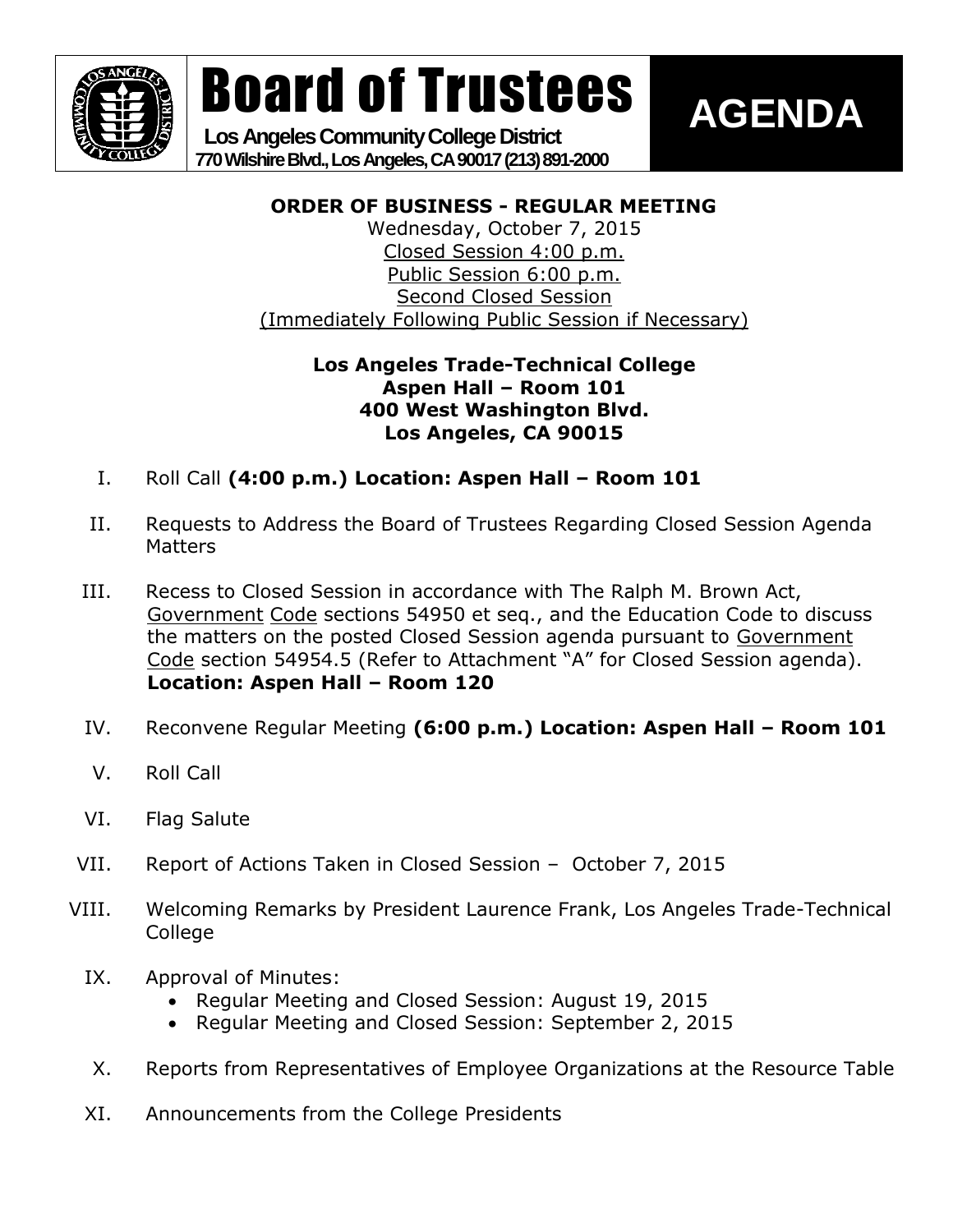- XII. Public Agenda Requests
	- A. Oral Presentations
	- B. Proposed Actions
- XIII. Requests to Address the Board of Trustees Multiple Agenda Matters
- XIV. Reports and Recommendations from the Board
	- Proposed Actions
		- BT1. Resolution District Classified Employees Retirement
		- BT2. Approve Resolution Hispanic Heritage Month September 15 – October 15, 2015
		- BT3. Approve Resolution in Support of International Student Marketing and Recruiting Agency and Agent Contracts Education Facilities Bond Act 2016
		- BT4. Ratify and Approve Travel
		- BT5. Board Member Absence Authorization
- XV. Reports from the Chancellor and College Presidents
	- Report from the Chancellor regarding activities or pending issues in the District
- XVI. Consent Calendar

Matters Requiring a Majority Vote

- BF1. Ratify Budget Revisions and Appropriation Transfers BF2. Adoption of the 2016-2017 Budget Development Calendar BSD1. Ratify Business Services Actions BSD2. Approve Business Services Actions FPD1. Approve Facilities Planning and Development Report FPD2. Authorize Master Procurement Agreement FPD3. Adopt a Resolution Authorizing Implementation of the Design-Build System of Project Delivery for the Energy Infrastructure Improvements Project at Los Angeles Valley College; Ratifying the Request for Qualifications and Proposal Process; and Authorizing the Award of a Design- Build Agreement FPD4. Approve Addendum to the 2003 Environmental Impact Report for the Los Angeles Valley College Facilities Master Plan, and Approve Modification to Mitigation Measure AQ-9 HRD1. Personnel Services Routine Actions ISD1. Approve New Educational Courses and Programs ISD2. Approve New Community Services Offerings PC1. Personnel Commission Actions
	- - Correspondence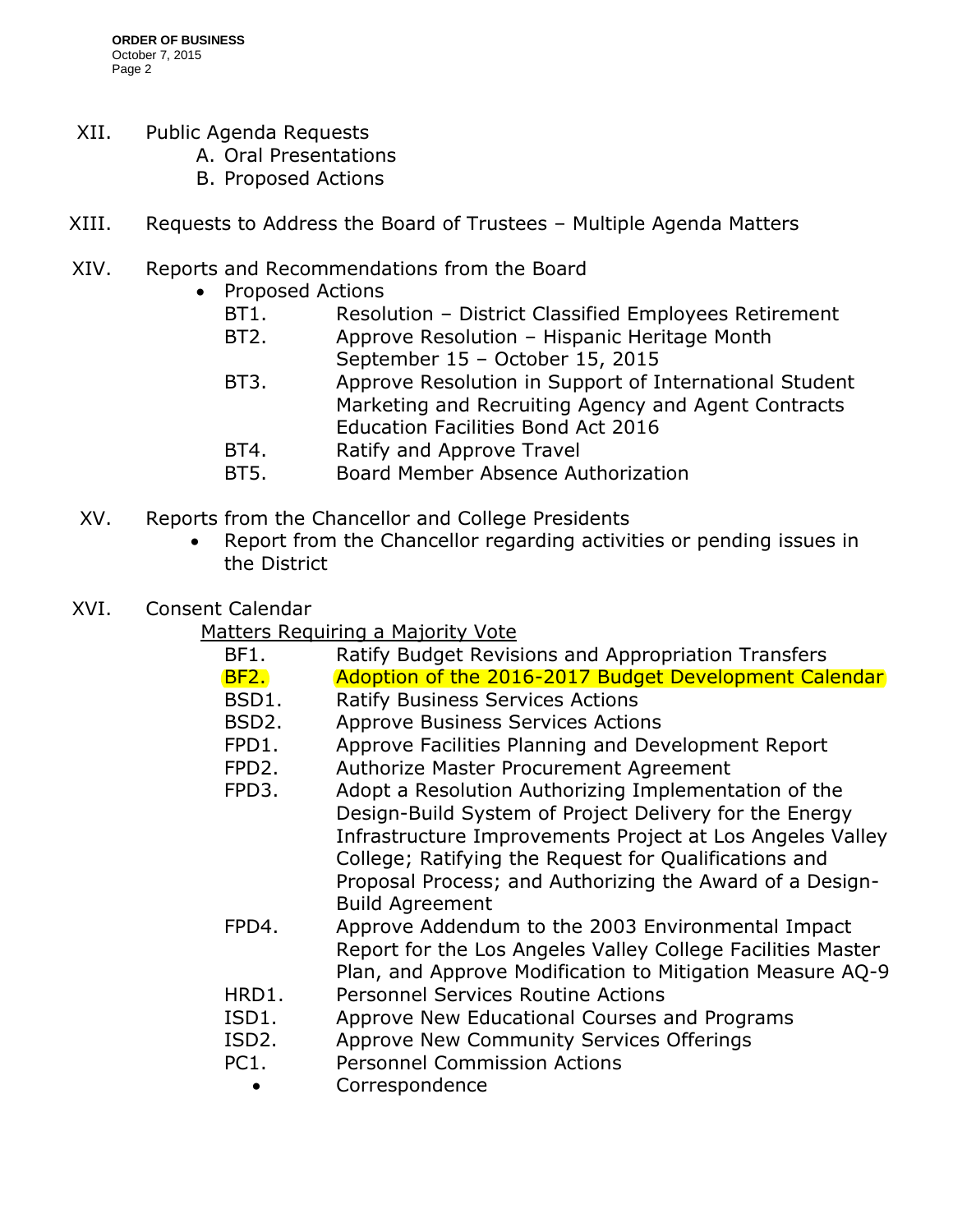

# **Board of Trustees**

**ACTIC** 

Los Angeles Community College District

Com. No. BF2 Division: BUSINESS AND FINANCE Date: October 7, 2015

### Subject: ADOPTION OF THE 2016-2017 BUDGET DEVELOPMENT CALENDAR

Adopt the Budget Development Calendar for fiscal year 2016-2017 (Attachment I).

Background: Adoption of the 2016-2017 Budget Development Calendar by the Board of Trustees informs the Board, the District and community constituencies of the planned schedule of budget development activities in order to promote participation in the budget process. This calendar was presented to the District Budget Committee for review.

| Recommended by:                                             | arreve<br>Adriana D. Barrera, Deputy Chancellor | Approved by:                               | 3 <sup>h</sup><br><b>Francisco</b> C. Rodriguez, Chancellor       |
|-------------------------------------------------------------|-------------------------------------------------|--------------------------------------------|-------------------------------------------------------------------|
| <b>Chancellor and</b><br>Secretary of the Board of Trustees |                                                 | Eng <sup>1</sup><br>Fong<br><b>Hoffman</b> | <b>Moreno</b><br><b>Pearlman</b>                                  |
| By                                                          | <b>Date</b>                                     | Kamlager                                   | <b>Svonkin</b><br>Liahut-Sanchez<br>Student Trustee Advisory Vote |
| Page<br>Pages<br>of<br>Com. No.<br>BF2                      | Div.                                            | <b>BUSINESS AND FINANCE</b>                | Date<br>10/7/15                                                   |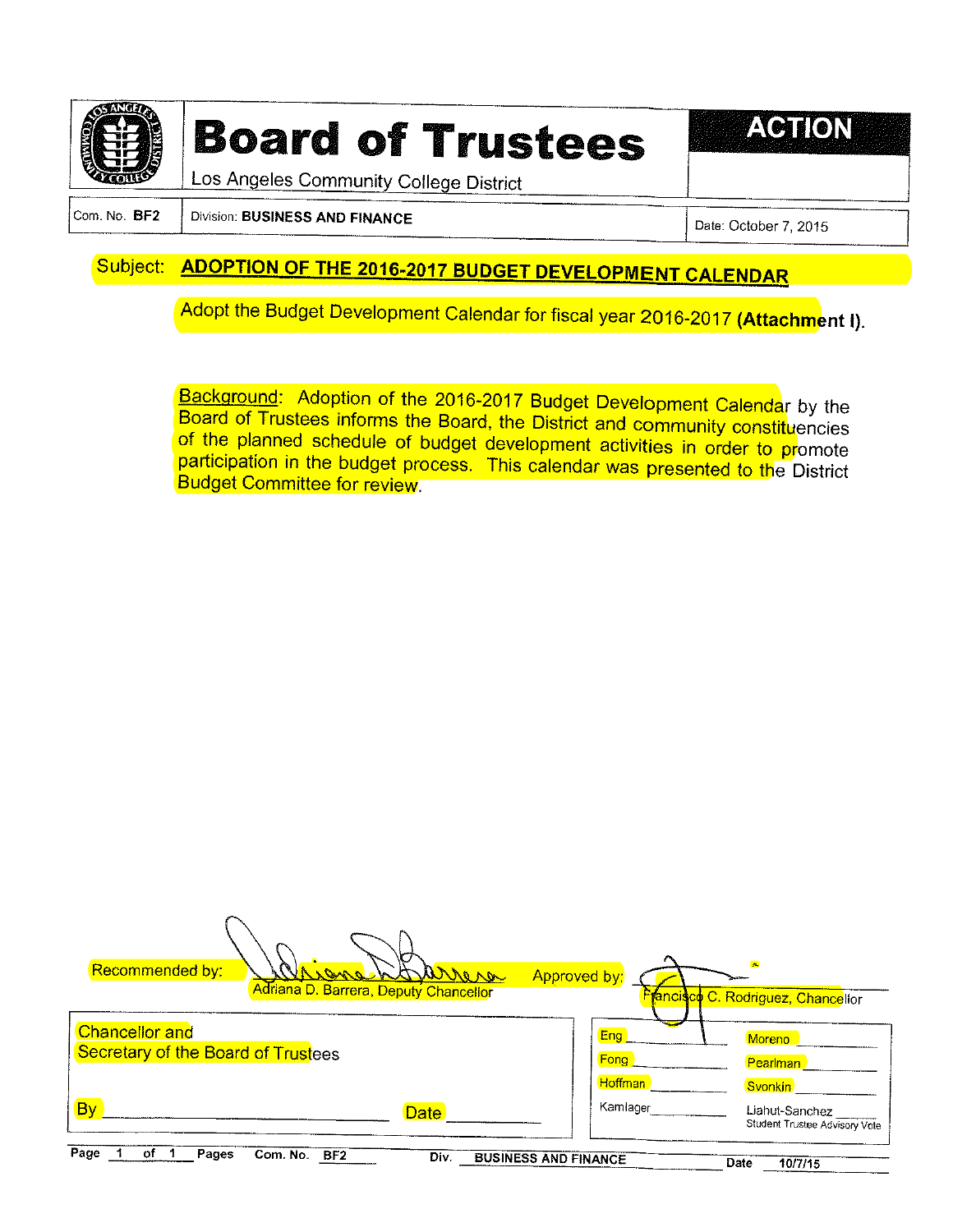#### 2016 - 2017 BUDGET DEVELOPMENT CALENDAR

| DATE                         | ACTIVITY                                                                                                                                    |  |
|------------------------------|---------------------------------------------------------------------------------------------------------------------------------------------|--|
| SEPTEMBER, 2015              | DEVELOPMENT OF BUDGET PREPARATION ACTIVITIES                                                                                                |  |
| September 16                 | A) Budget and Finance Committee Meeting;                                                                                                    |  |
|                              | B) Notice of Budget Development Calendar presented to Board of Trustees.                                                                    |  |
| September 23                 | District Budget Committee reviews proposed Budget Development Calendar.                                                                     |  |
| OCTOBER, 2015                | DEVELOPMENT OF BUDGET PREPARATION ACTIVITIES                                                                                                |  |
| October 7                    | Adoption of Budget Development Calendar.                                                                                                    |  |
| October 16 - 30              | College Projections and Financial Plans Review.                                                                                             |  |
| October 21                   | Budget and Finance Committee Meeting.                                                                                                       |  |
| NOVEMBER, 2015<br>November 2 | DEVELOPMENT OF BUDGET OPERATION PLAN                                                                                                        |  |
| November 3                   | 1st Quarter Reports due from colleges.                                                                                                      |  |
| November 5 - 30              | initial assessment projections of Centralized accounts.                                                                                     |  |
| November 15                  | Constituencies review of 1st Quarter Report and Districtwide projections.                                                                   |  |
| November 18                  | 1st Quarter Report due to State.                                                                                                            |  |
|                              | Budget and Finance Committee receives briefing on 1st Quarter Rep.                                                                          |  |
| DECEMBER, 2015               | <b>CONSTITUENCIES PROJECTIONS REVIEW</b>                                                                                                    |  |
| December 2-23                | A) Constituencies review of mid-year projections and possible mid-year reductions;<br>B) Review of Centralized Accounts Projection.         |  |
| December 9                   | 1st Quarter Report submitted to Board of Trustees for approval.                                                                             |  |
| December 16                  | Budget and Finance Committee Meeting.                                                                                                       |  |
| JANUARY, 2016                | <b>GOVERNOR'S PROPOSED STATE BUDGET AND PRELIMINARY</b><br><b>ALLOCATIONS</b>                                                               |  |
| January 5                    | A) Budget Office distributes Budget Operation Plan Instructions;<br>B) Dedicated Revenue Projections due to the Budget Office.              |  |
| January 6 - 8                | Budget Office reviews colleges' 2016-17 dedicated revenue projections.                                                                      |  |
| January 6 - 15               | A) Budget Planning and Formulation files prototype available:<br>B) Budget Planning and Formulation Workshop.                               |  |
| January 14 - 29              | Constituencies review Proposed 2016-17 Preliminary Allocation.                                                                              |  |
| January 20 - 29              | Cabinet reviews Proposed 2016-17 Preliminary Allocation.                                                                                    |  |
| January 21                   | CFO and Accounting Office provide initial ending balance projections.                                                                       |  |
| January 27                   | Budget and Finance Committee Meeting.                                                                                                       |  |
| FEBRUARY, 2016               | <b>CONSTITUENCIES REVIEW BUDGET STATUS</b>                                                                                                  |  |
| February 3                   | 2nd Quarter Reports due from colleges.                                                                                                      |  |
| February 4                   | Budget Office distributes 2016-17 Preliminary Allocation.                                                                                   |  |
| February 15                  | 2nd Quarter Report due to State.                                                                                                            |  |
| February 17 - 26             | A) Cabinet reviews 2016-17 Budget update;<br>B) Constituencies review 2nd Qtr Report & College Financial Plans.                             |  |
| February 24                  | A) Budget and Finance Committee receives briefing on 2nd Quarter Report:<br>B) CFO and Accounting Office update ending balance projections. |  |
| MARCH, 2016                  | PREPARATION OF PRELIMINARY BUDGETS                                                                                                          |  |
| March 3                      | Budget Prep files transmitted to Budget Office.                                                                                             |  |
| March 4 - 18                 | Technical review of Budget Prep data files and upload to SAP.                                                                               |  |
| March 9                      | 2nd Quarter Report submitted to Board of Trustees for approval.                                                                             |  |
| March 23                     | Budget and Finance Committee Meeting.                                                                                                       |  |
| March 24                     | A) CFO and Accounting Office update ending balance projections;<br>B) Preliminary Budget available on SAP system.                           |  |
| March 29 - May 6             | Open period for Tentative Budget adjustments (First Adjustment).                                                                            |  |